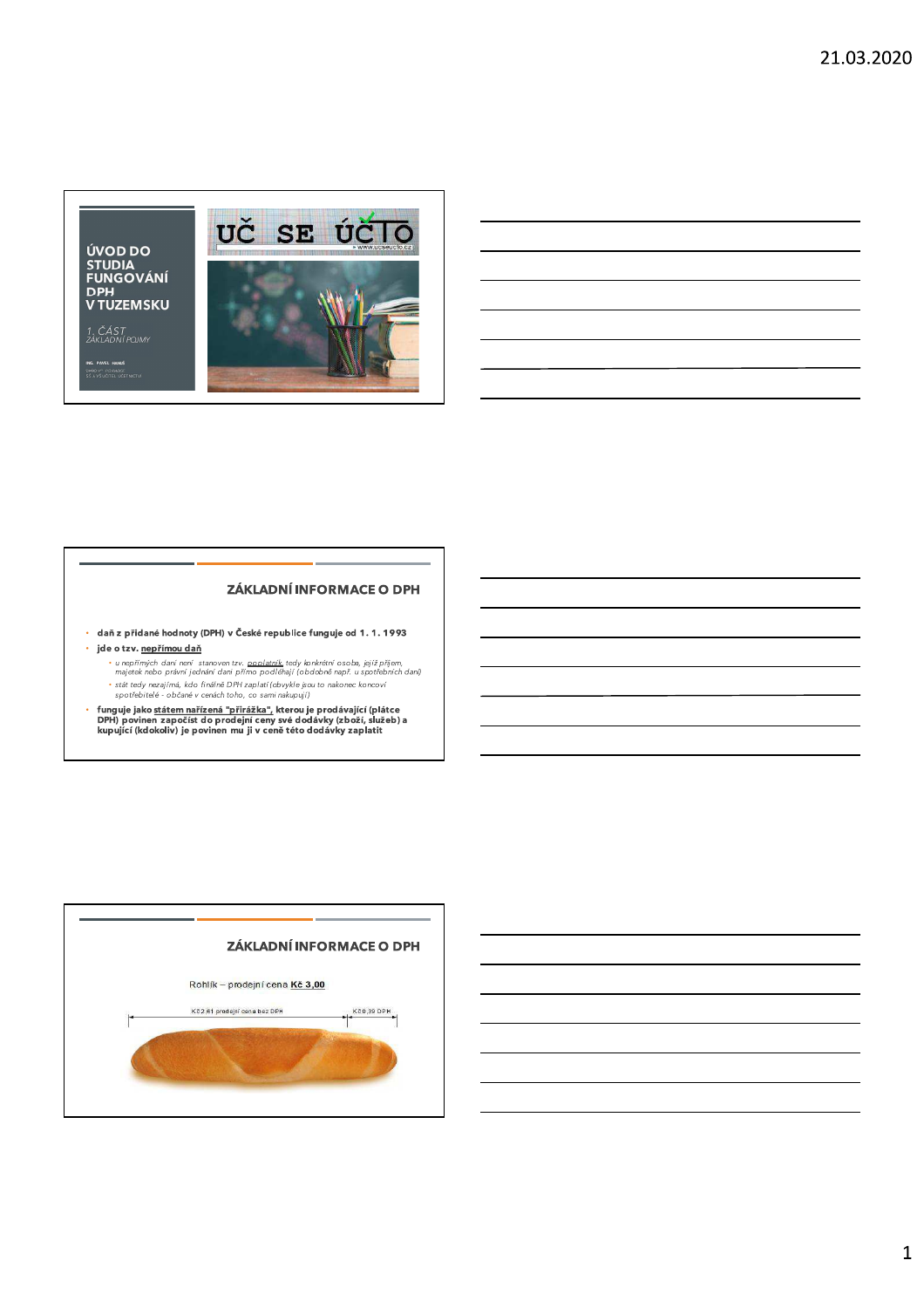# **ZDANITELNÉ PLNĚNÍ**

- zdanitelným plněním (a většinou i tzv. předmětem daně)<br>je u <u>osob povinných k dani v tuzemsku</u>  $\ddot{\phantom{a}}$ 
	- · dodání (prodej) zboží
	- · dodání (prodej) služeb



zbožím se pro účely DPH rozumí hmotná věc, živé zvíře,<br>plyn, elektřina, teplo, chlad, ale také např. lidské tělo<br>nebo část lidského těla  $\mathbf{v}$ 

# **OSOBY POVINNÉ K DANI** EKONOMICKÁ ČINNOST

- osobou povinnou k dani jsou v tuzemsku osoby, které samostatně<br>uskutečňují tzv. <u>ekonomickou činnost</u>
- <u>ekonomickou činností</u> se potom rozumí činnost výrobců, obchodníků a osob poskytujících služby = v podstatě jde o podnikání, i kdyžnení<br>vykonávána podnikatelem; ekonomickou činností <u>není</u> činnost (práce)<br>zaměstnanců pro s
- ne každá osoba povinná k dani je však automaticky plátcem DPH

# **PLÁTCE DPH**

plátcem DPH se může stát osoba povinná k dani  $\mathbb{Z}^2$ · buď dobrovolně dle svého rozhodnutí - v takovém případě ode dne registrace · nebo tzv. ze zákona

l.

- $\mathbb{Z}^2$ <u>plátcem ze zákona</u> se osoba nejčastěji stává, pokud její <u>obrat</u> za nejvýše<br>12 po sobě jdoucích kalendářních měsíců převýší Kč 1.000.000,00
	- plátem DPH se pak osoba stává od 1. dne druhého měsíce po měsíci<br>plátem DPH se pak osoba stává od 1. dne druhého měsíce po měsíci
		- obratem se pro účely DPH rozumí úhm tržeb (bez DPH) není to zisk!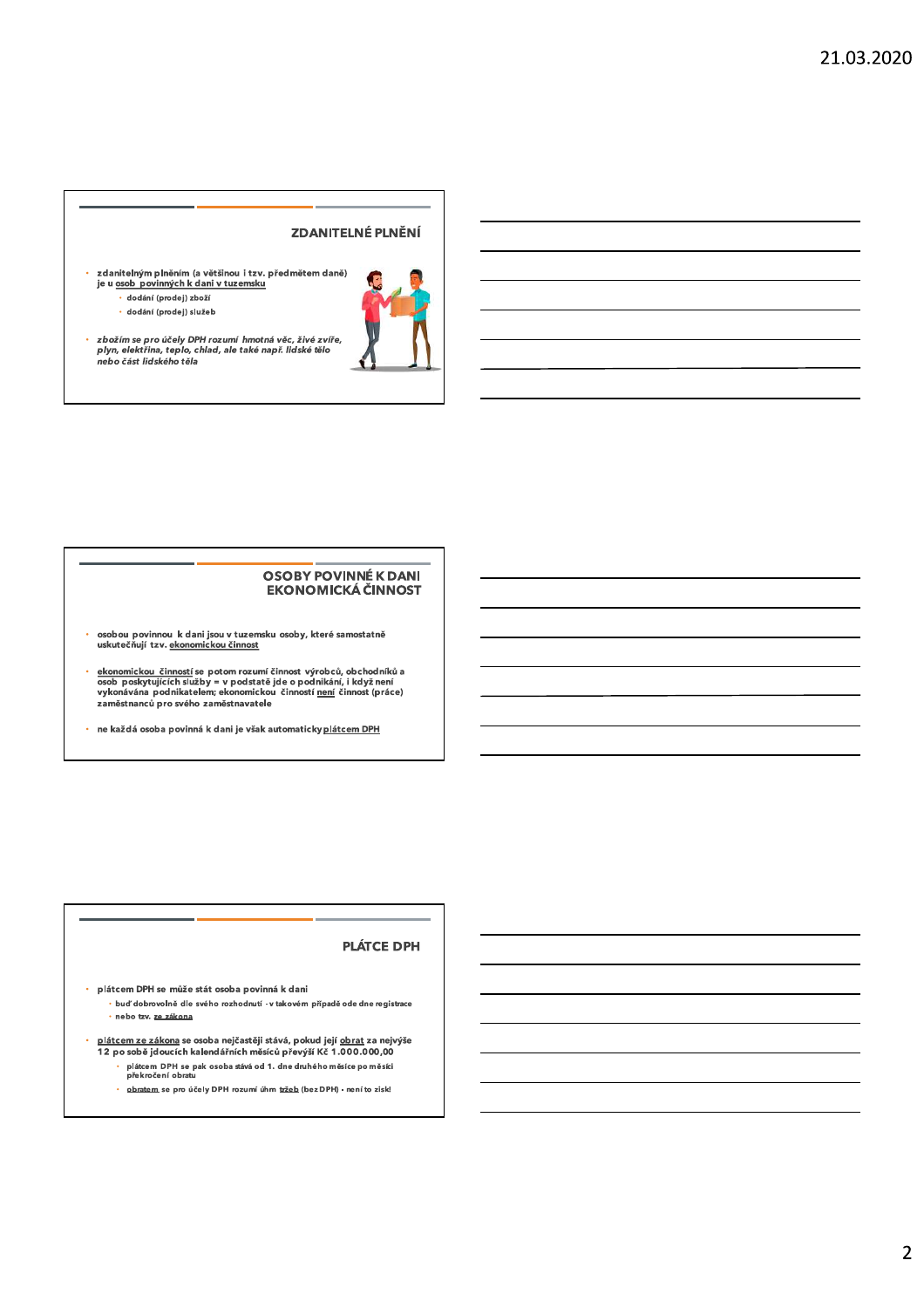

Ve kterém měsíci překročil pan XY zákonný obrat?<br>Odkdy se stane plátcem DPH?



Pan XY začal prodávat potraviny v malém vesnickém obchůdku.<br>Zpočátku nebyl plátcem DPH. Jeho měsíční tržby od začátku

**Example 2000**<br> **Example 2000**<br> **Example 2000**<br> **Example 2000**<br> **Example 2000,000**<br> **Example 2000,000**<br> **Example 2000,000**<br> **Example 2000,000**<br> **Example 2000,000**<br> **Example 2000,000**<br> **Example 2000,000**<br> **Example 2000,000** Kč 281.000,00 v září



# Ve kterém měsíci překročil pan XY zákonný obrat? - v srpnu<br>Odkdy se stane plátcem DPH? - o<mark>d 1. 10.</mark>

# USKUTEČNĚNÍ ZDANITELNÉHO PLNĚNÍ

· Zdanitelné plnění se nejčastěji považuje za uskutečněné: dnem dodání zboží

 $\cdot$  dnem poskytnutí služby

- ⊶ιաτιι μνοκιγατια stuzby<br>Tento den (v praxi často označován jako <u>DUZP</u> = den/datum<br>uskutečnění zdanitelného plnění) je důležitý, protože k tomuto dni je prodávající<br>(plátce DPH) povinen uplatnit vůči kupujícímu "stát

· Zaiímavé situace k DUZP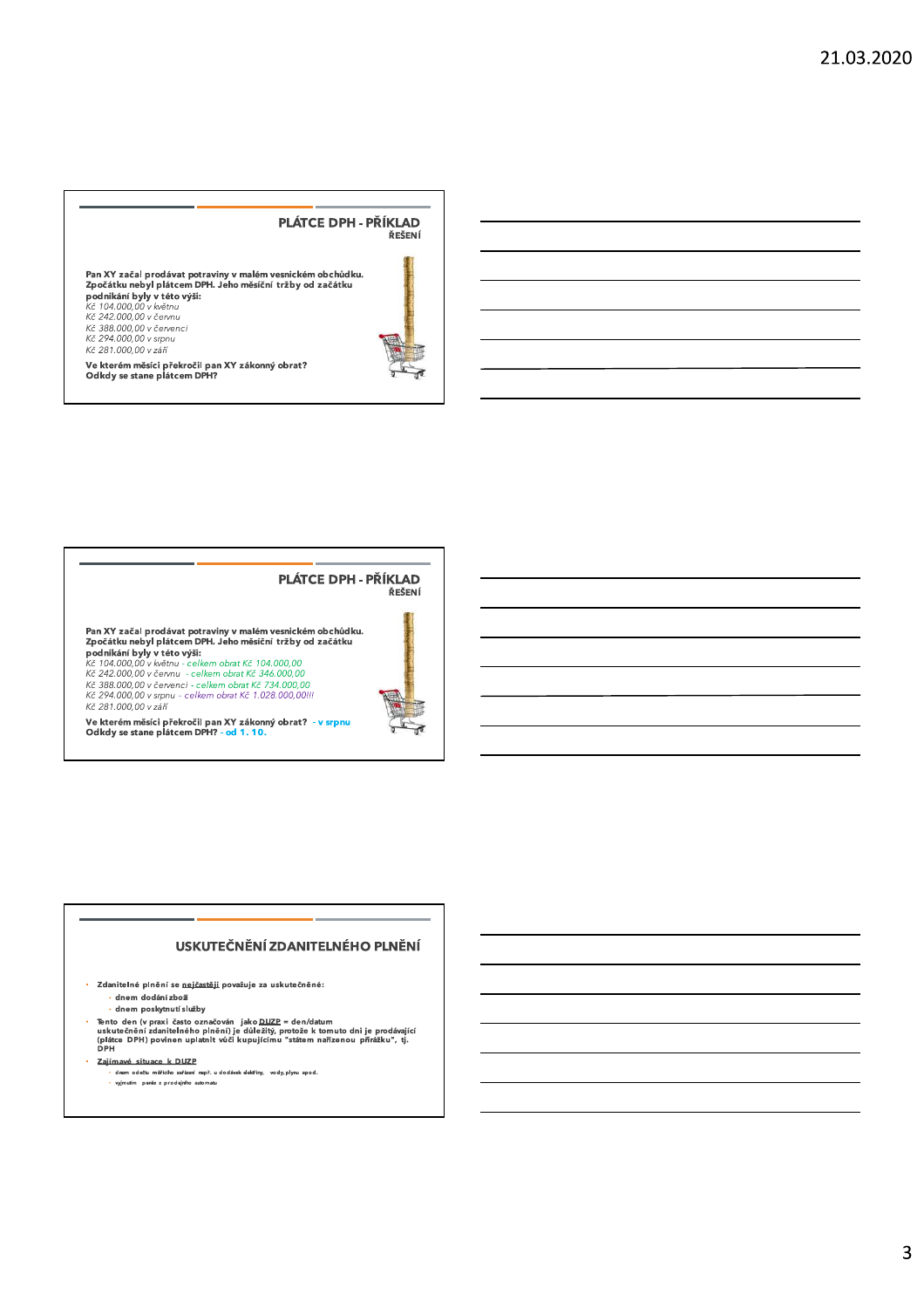# **DAŇ NA VÝSTUPU**

DPH, kterou prodávající "přirazí" v ceně svého <u>uskutečněného zdanitelného</u><br><u>plnění,</u> se nazývá

# DAŇ NA VÝSTUPU

Daň na výstupu je částka, kterou sice prodávající dostane od kupujícího<br>zaplacenou, ale od samotného začátku je to částka patřící státu, tj. je to<br>vlastně <u>dluh</u> prodávajícího vůči správci daně - budeme ji později účtovat<br>

#### PŘIJATÁ ZDANITELNÁ PLNĚNÍ **ODPOČET DPH**

Plnění (dodávky), které firma (plátce DPH) nakupuje, aby je obvykle použil při své<br>ekonomické činnosti, se označují jako přijatá zdanitelná plnění DPH, kterou taková firma zaplatí v ceně přijatého zdanitelného plnění, se nazývá

#### ODPOČET DANĚ (nepřesně "DPH na vstupu")

O odpočet daně, tj. o zaplacenou daň v cenách nákupů (přijatých zdanitelných<br>plnění) si může plátce DPH snížit svůj dluh (daň na výstupu) vůči finanční správě. Proto budeme později odpočet DPH účtovat jako úbytek dluhu vůči FÚ.

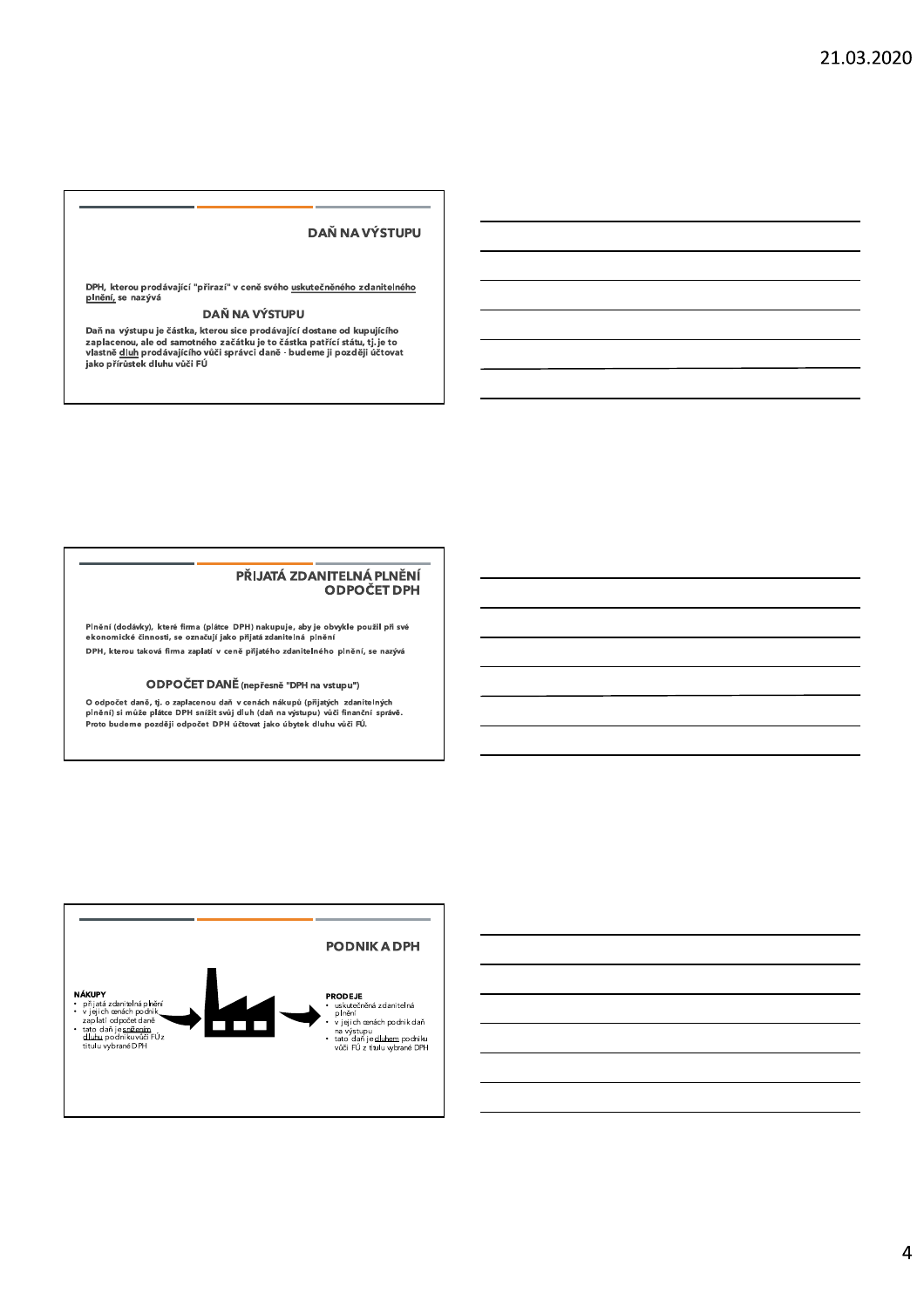# **DAŇOVÁ POVINNOSTK DPH**

Pro výpočet daňové povinnosti k DPH jsou zapotřebí dva údaje:

- 1. úhrn daně na výstupu, tj. částky, kterou plátce DPH vybral na dani u svých prodejů
- 2. úhrn odpočtu daně, tj. částky, kterou plátce DPH zaplatil na dani u svých nákupů

Daňová povinnost se pak vypočte takto: Σ daně na výstupu - Σ odpočtu daně

- vyjde-li tento rozdíl kladný, jde o vlastní daň, která se odvádí fin. úřadu
- vyjde-li tento rozdíl záporný, jde o nadměrný odpočet, který FÚ vrací
- vyjde-li tento rozdíl nulový, jde o "nulovou daň", nic se neplatí ani nevrací

# DAŇOVÁ POVINNOSTK DPH - PŘÍKLAD

Předpokládejme, že podnik uskutečnil ("prodal") tato zdanitelná plnění: - Prodej služeb za Kč 10.000,00 + k tomu 21 % DPH<br>- prodej služeb za Kč 10.000,00 + k tomu 21 % DPH<br>- prodej zboží za Kč 1.000,00 + k k tomu 15 % DPH

Dále předpokládejme, že podnik přijal ("nakoupil") tato zdanitelná plnění:<br>- nákup telekomunikačních služeb za Kč 1.500,00 + k tomu 21 % DPH - nákup telekomunikačních služeb za Kč 1.500,00<br>- nákup zboží za Kč 700,00 + k tomu 15 % DPH

Jaká je celková výše odpočtu daně? Jaká je celková výše daně na výstupu? Kolik bude činit celková daňová povinnost, půjde o vlastní daň či nadměrný odpočet?

#### DAŇOVÁ POVINNOSTK DPH - PŘÍKLAD ŘEŠENÍ

Předpokládejme, že podnik uskutečnil ("prodal") tato zdanitelná plnění: - Prodej služeb za Kč 10.000,00 + k tomu 21 % DPH ... DPH -10000x021-Kč 2.100,00<br>- prodej služeb za Kč 10.000,00 + k tomu 21 % DPH ... DPH -10000x021-Kč 2.100,00<br>- prodej zboží za Kč 1.000,00 + k k tomu 15 % DPH ... DPH -

Dále předpokládejme, že podnik přijal ("nakoupil") tato zdanitelná plnění: nákup telekomunikačních služeb za Kč 1.500.00 + k tomu 21 % DPH …рвн - кč 31500 - nákup zboží za Kč 700,00 + k tomu 15 % DPH ... DPH = Kč 105,00

Celkový odpočet daně = 315 + 105 = Kč 420,00<br>Celková daň na výstupu = 2100 + 150= Kč 2.250,00

DAŇOVÁ POVINNOST = 2250 - 420 = Kč 1.830,00, tj. vlastní daň (k placení FÚ)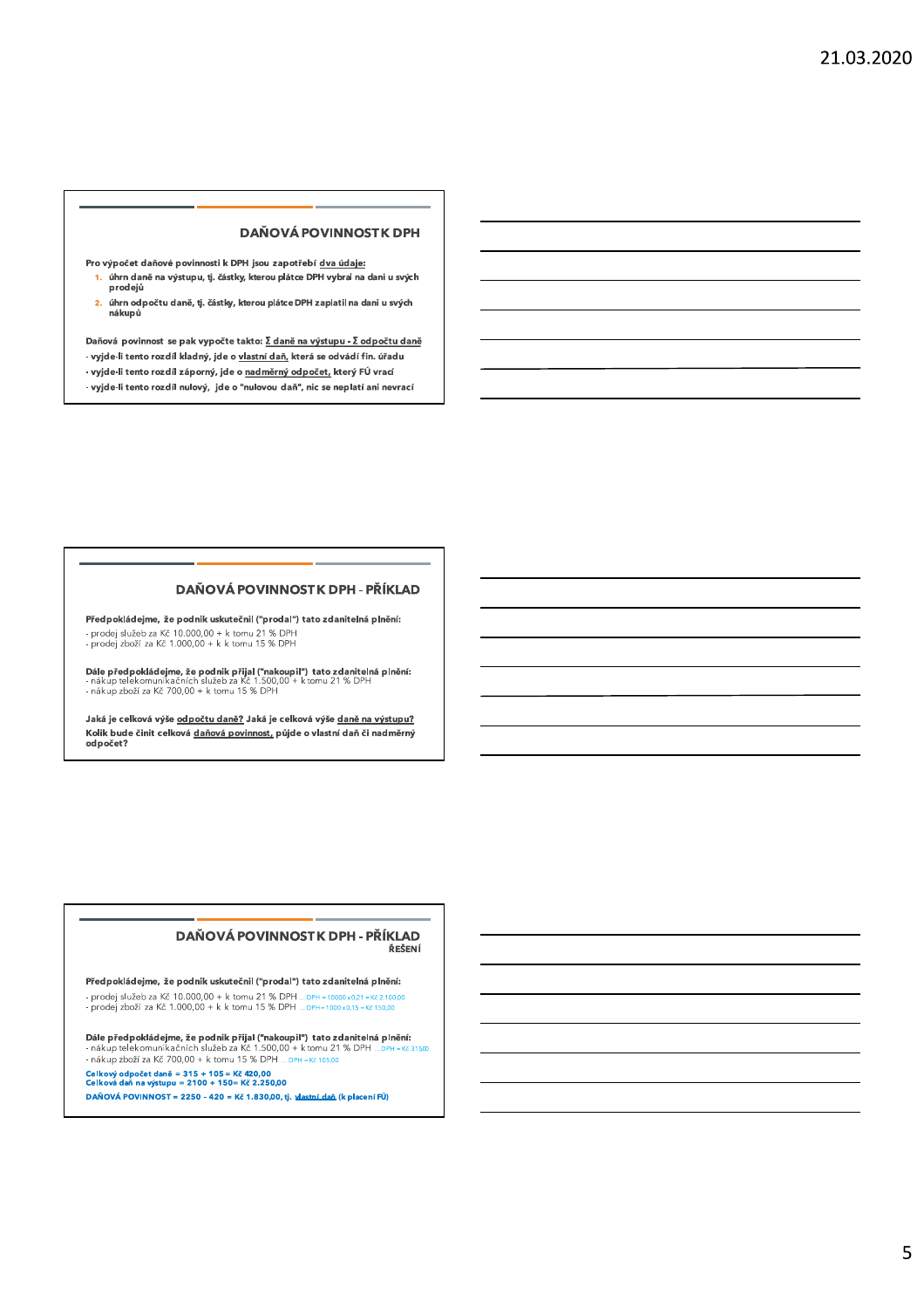# ZDAŇOVACÍ OBDOBÍ K DPH

Zdaňovací období je obecně časový úsek, za který se

- a) zjišťuje výše daně b) podává daňové přiznání
- c) platí se daň

Zdaňovacím obdobím u DPH je <u>kalendářní měsíc.</u> Plátci, jejichž obrat byl za uplynulý kalendářní rok menší než 10 mil. Kč, si mohou na celý následující rok zvolit, že jejich zdaňovacím obdobím bude kalendářní čtvrtletí. Ta

# DAŇOVÉ PŘIZNÁNÍ K DPH

- daňové přiznání k DPH se podává do 25 dnů po<br>skončení zdaňovacího období.
- 
- 
- den (platí také u vsech ostatních daní)<br>daňové přiznání k DPH se dnes podává <u>výhradně</u><br>elektronický (datová schránka, podání se zaručeným<br>elektronickým podpisem, popř. další formy el. podání)<br>Kromě daňového přiznání k DPH



# ZDAŇOVACÍ OBDOBÍ K DPH A PODÁVÁNÍ DAŇ. PŘÍZNÁNÍ - PŘÍKLADY

Určete poslední den lhůty pro podání daňového přiznání k DPH (případné<br>soboty/neděle/svátky nezohledňujte) u těchto zdaňovacích období:

- $\cdot$  listopad 2019
- prosinec  $2019$
- · 4. čtvrtletí 2019
- $\cdot$  leden 2020
- 1. čtvrtletí 2020 A.